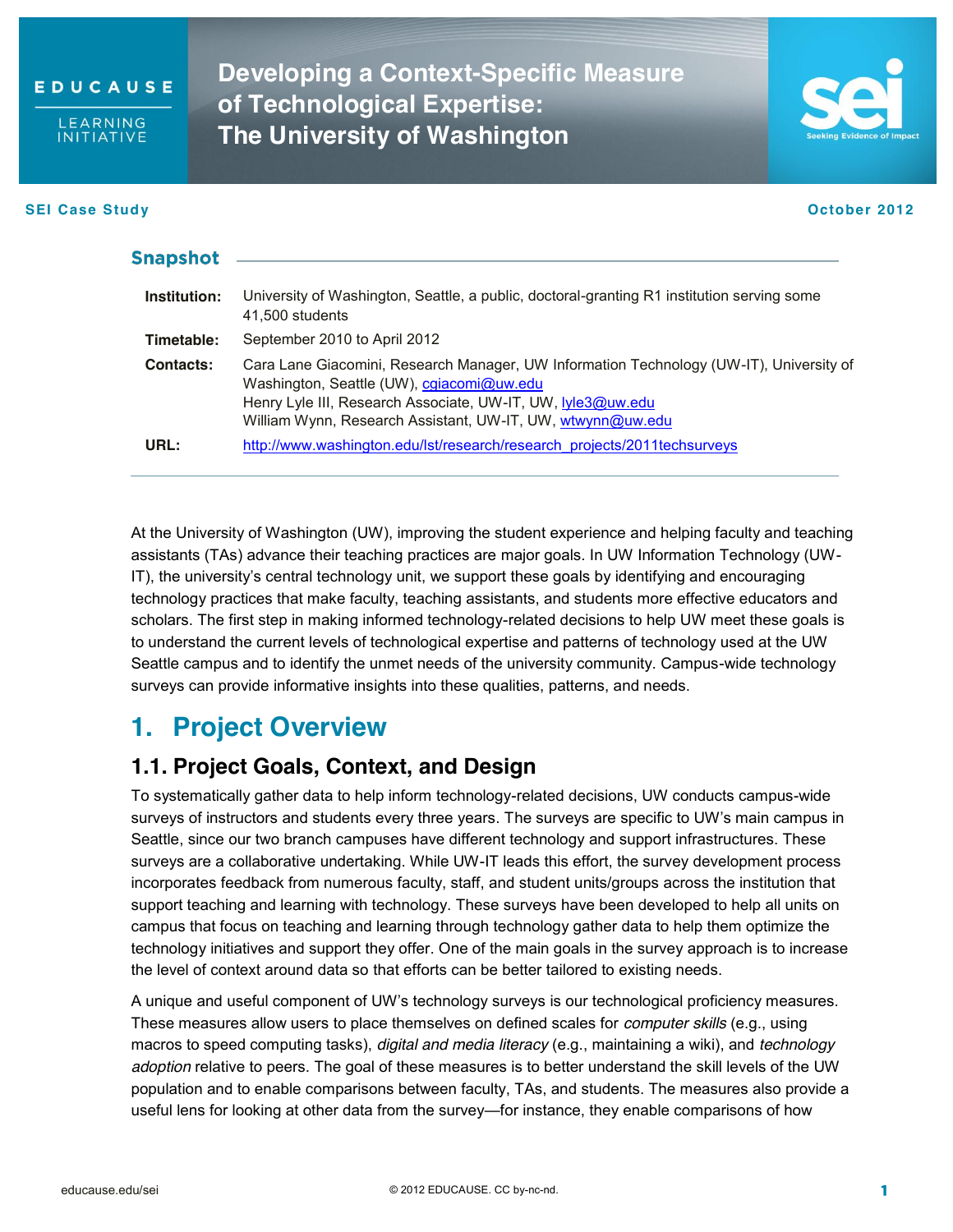beginning and expert populations seek technical support or where they encounter obstacles to using technology. Ultimately, these measures help UW tailor technology and support projects to target the needs of specific populations.

This case study focuses on the 2011 version of the surveys, which represent a culmination of several years of survey development effort. Earlier versions of the surveys, in 2005 and 2008, contain models of some of the measures discussed. The surveys are an evolving effort, updated with new questions to gather more specific data around technology skills and needs, as well as the supports and technologies currently available.

## **1.2. Data-Collection Methods**

The principal instruments were online surveys created in WebQ, a survey tool developed by UW-IT. Samples of surveys for faculty, TAs, and students can be found online at the URL listed in the Snapshot above. The surveys were distributed to faculty and a sampling of undergraduate and graduate students. Prospective participants were recruited via an e-mail that contained a link to the online survey instrument. Three reminder e-mails were sent during the course of recruitment. Given the costs associated with mailing paper surveys and in keeping with UW's focus on environmental awareness, e-mail was the only distribution method. All instructors of record (winter through summer 2010) were recruited; research faculty were also recruited. E-mails were sent to 7,500 undergraduate and graduate students (the sample reflected the proportion of undergraduate and graduate students in the general population). A total of 689 faculty responded to the survey (response rate of 15%) and a total of 800 students (response rate of 11%). The number of respondents and response rates differed slightly from our 2008 survey: faculty, *N* = 547, response rate of 16%; students *N* = 656, response rate of 14%.

All participants were asked the same questions about their technological proficiency and technology adoption behavior. The computer skills measure was designed to assess expertise using a computer, such as the ability to use spreadsheets for calculations. The digital and media literacy measure was designed to assess online abilities and activities, such as creating and maintaining a blog. For both measures participants were asked to respond on a five-point scale. We included indicators on three of the five points on the scale that listed specific tasks or activities associated with each level in order to reduce the possibility of self-reporting biases (see Appendix 1, sections a and b).

To assess the helpfulness of different types of technical support, we asked participants to think of times when they needed to learn to do something new with technology to support their teaching or learning. Participants rated a short list of supports, including self (trial and error), colleagues, and family. To assess the severity of different obstacles people commonly encounter with technology, we asked participants the extent to which certain barriers got in the way when using technology to support their teaching or learning. A few items were included in the student survey and not the instructor survey (and vice versa) because of differences in available support (e.g., the faculty survey included "your students" as a possible type of support).

### **1.3. Data-Analysis Methods**

In this case study, we discuss data from two sections of the survey: technological proficiency, and technology supports and obstacles. These items provide a useful example of how the surveys were developed to contextualize the data, in this case by enabling a comparison of how supports and obstacles vary for individuals with different levels of technological proficiency.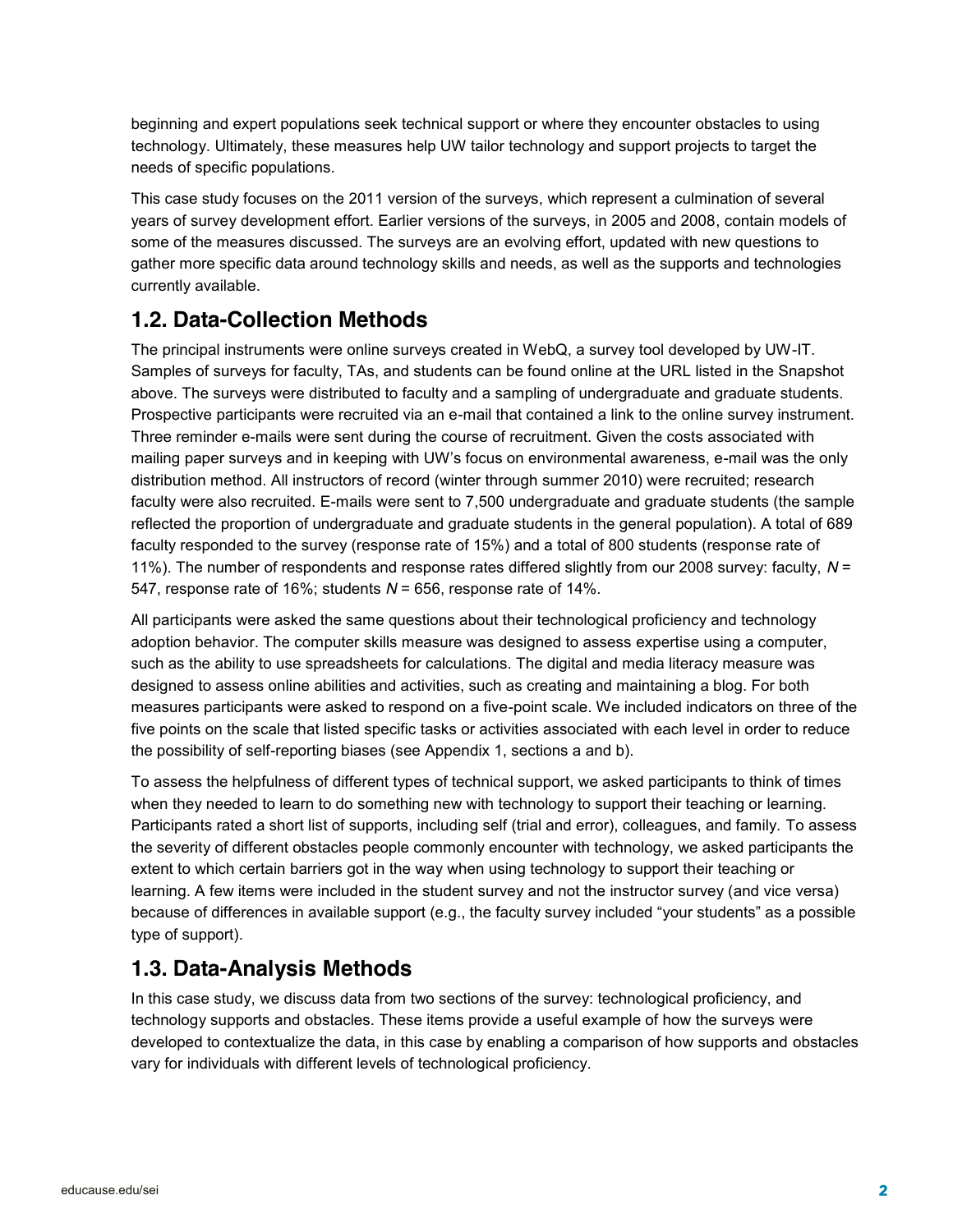#### *Technological Proficiency*

Technological proficiency was measured using two survey items. Participants were asked to rate their computer skills and digital and media literacy. Participants were also asked to indicate their level of technological adoption relative to their peers (see Appendix 1, section c).

As mentioned, for the computer skill and the digital and media literacy items, participants were asked to select one of five points on a scale. For both proficiency measures, participants were grouped into three categories in the following manner: Those who selected either 1 or 2, for instance, were classified as "low," those who selected position 3 on the scale were considered "intermediate," and those who selected 4 or 5 were classified as "experts" or "high." We categorized participants in these three groups to facilitate data analysis.

These categories formed the basis for comparison regarding which technical supports were found the most helpful and which obstacles related to technology were the greatest. Specifically, we compared the mean (average) scores for each obstacle and support item across the different levels of proficiency (low, intermediate, high). Looking at three different aspects of proficiency provides a fine-grained view of how proficiency impacts supports and obstacles.<sup>1</sup>

Additionally, we measured the willingness of our participants to adopt a new technology relative to their peers. Using a standard technology-adoption scale, we asked subjects to identify how quickly they typically adopt new technologies. Using the common nomenclature for the "technological adoption lifestyle," participants were classified as a laggard if they selected "I never adopt it," late majority if they selected "after most of my colleagues," early majority if they selected "before most of my colleagues," early adopter if they selected "before most of my colleagues," and innovator if they selected "I'm one of the first to try it." For the adoption scale, we retained the five categories—that is, we did not place subjects into groups in the same manner as the other proficiency measures (e.g., low, intermediate, high).

#### *Technology Supports and Obstacles*

In terms of technology supports, that section included 13 items reflecting a wide range of supports that people utilize when trying to learn a new technology or when they encounter a problem with technology, from trial-and-error learning to classroom support services. Participants were asked to rank the helpfulness of each support (if they had used it) on a three-point scale: (1) not helpful, (2) moderately helpful, and (3) very helpful.

The obstacles section included 12 items for faculty and 10 items for students that represented possible barriers to technology use, such as a lack of time to learn a new technology or experiencing poorly functioning classroom technology. Participants were also asked to rank the severity of each potential obstacle on a three-point scale: (1) not an obstacle, (2) minor obstacle, and (3) major obstacle.

### **1.4. Findings**

Generally, those who self-rated a lower proficiency score experienced significantly greater difficulty from obstacles when trying to learn something new with technology compared with those of intermediate or high proficiency (see Appendix 2, tables 2 and 3). Interestingly, we found that the differences between high, intermediate, and low groups were more substantial for the computer skills scale than for the digital and media literacy scale. Furthermore, the different adoption levels did not yield as many statistically significant differences compared with the computer skills scale for obstacles and supports. Not surprisingly, the proficiency measures were highly correlated (see Appendix 2, table 1).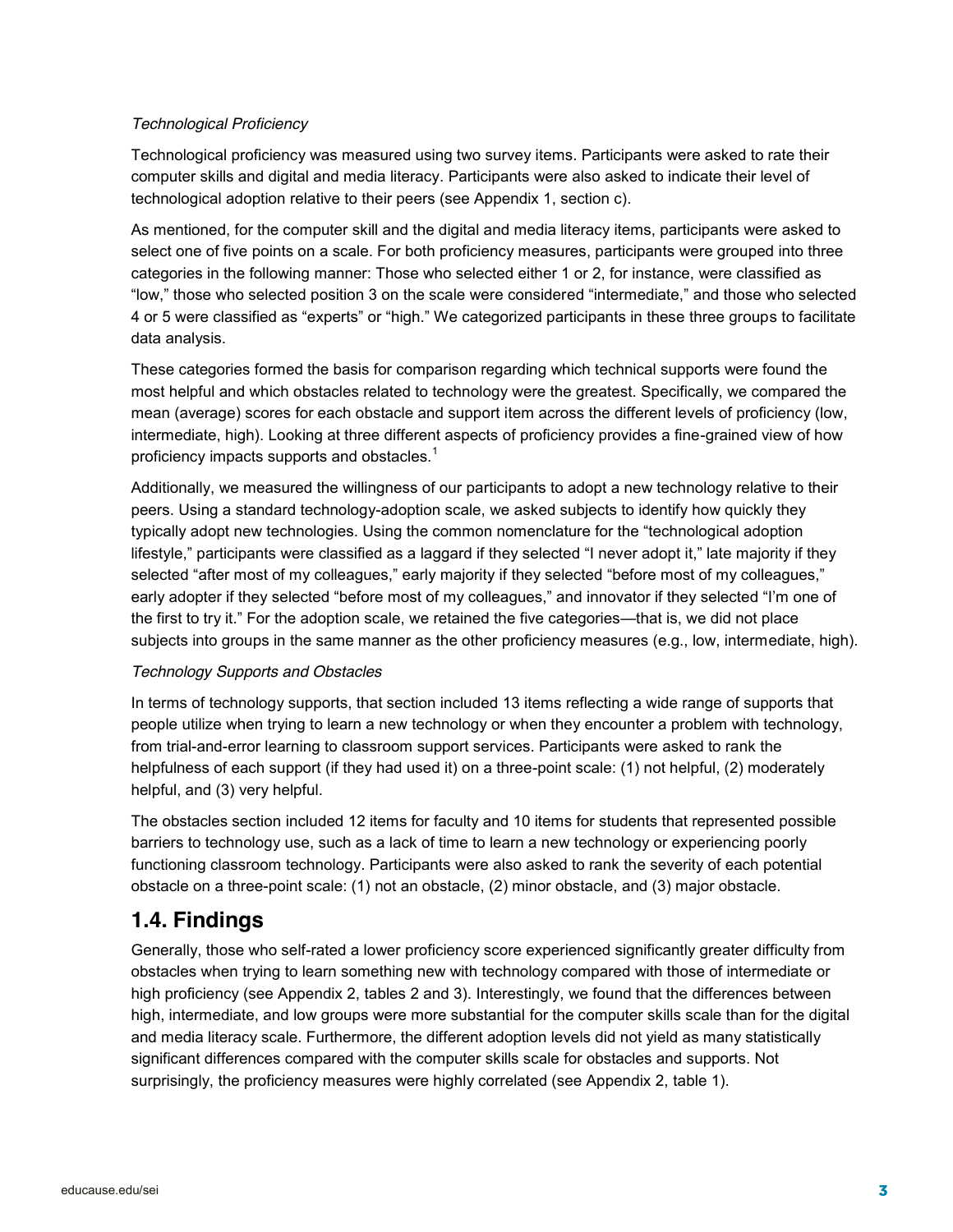Looking specifically at the computer skills scale, faculty with low expertise were considerably more affected by technical obstacles than expert users; in fact, beginners considered all of the obstacles included in the survey as greater compared with expert users. Whether it was the time needed to learn the technology, incentives to use technology, or knowledge about how to use technology to achieve goals, experts experienced significantly fewer barriers when learning a new technology. For students, seven of the 10 obstacle items were considered to be greater by beginners compared to those of intermediate and advanced expertise, and these differences were statistically significant. Similar to faculty, students of low expertise cited a lack of time to learn technology as the greatest obstacle. Students of lower expertise also experienced greater barriers associated with training on technology required for coursework and a lack of knowledge about where to go to learn a new technology for their education.

The results from 2011 were very similar to those of 2008 in comparing expertise groups for support items. Beginners found different kinds of support more or less helpful compared with those of intermediate or high proficiency (see Appendix 2, table 4). For example, faculty and students with higher expertise found online resources more helpful. Higher-expertise faculty and students also found trial-and-error learning to be more helpful. In contrast, those faculty with lower expertise tended to gravitate more toward local support, such as departmental technical support. For students, those with lower expertise found supports such as friends and family to be helpful forms of support.

## **1.5. Communication of Results**

The survey instruments, data tables, and a comprehensive report of findings can be found online at [http://www.washington.edu/lst/research/research\\_projects/2011techsurveys.](http://www.washington.edu/lst/research/research_projects/2011techsurveys) We communicated the results in a number of ways. First, we included a link to the survey report in a campus-wide technology newsletter. We also shared the survey findings on campus—in formal presentations, discussion of findings at meetings of stakeholder groups, and participation in a teaching and learning poster session. At these sessions, we discussed how the findings could be used to help individual groups tailor the support they offered, for instance by enhancing support at the point of need, especially for individuals with low expertise. We hosted brown-bag lunches for staff in UW-IT and other technology units to discuss findings, ensuring engagement beyond campus leaders.

### **1.6. Influence on Campus Practices**

The use of proficiency measures to better understand the needs of individuals with different levels of technological expertise has influenced how we approach support for technology projects. Recently, for example, UW-IT embarked on an initiative to improve the student experience by introducing new teaching and learning technologies, including Canvas Learning Management System and Tegrity Lecture Capture. These projects were envisioned from the outset with multiple forms of support to target different user needs—online resources, graduate students hired to offer one-on-one support, and a "train-the-trainer" model that reaches out to departmental technology support staff so that they can offer enhanced local support to faculty, TAs, and students. In addition, the resources aimed at faculty focus on how to meet various teaching goals using technology, rather than focusing only on what tools are available. We have also partnered with the Center for Teaching and Learning to build faculty learning communities around the use of these new technologies to help faculty learn from each other. We are extending this idea to build up systems of support in departments to help a larger number of faculty try something new.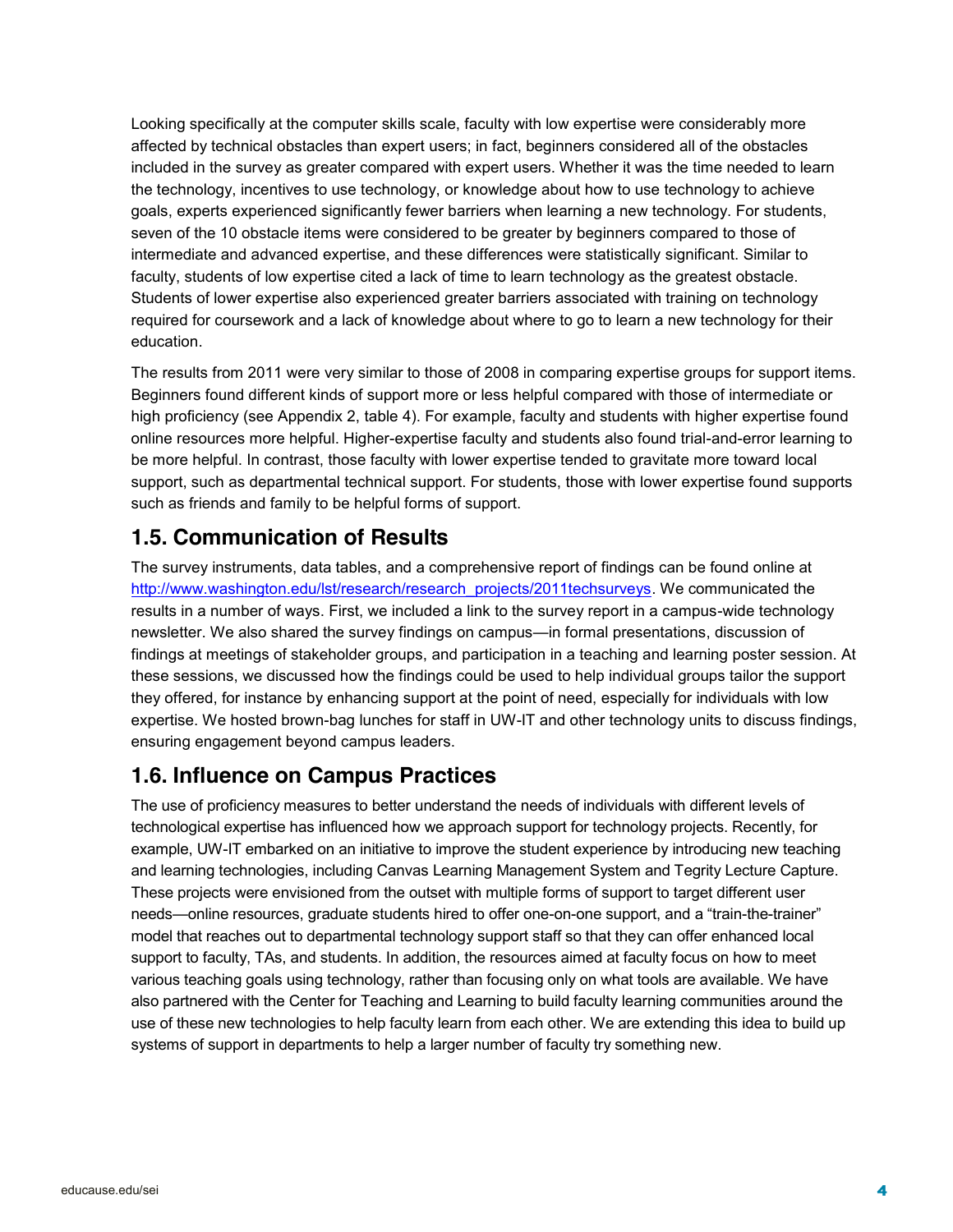# **2. Reflection on Design, Methodology, and Effectiveness**

## **2.1. Project Design, Data Collection, and Analysis**

Past research indicates the importance of technological expertise when it comes to which technology supports are considered the most helpful and the severity of obstacles encountered. $2$  Technological expertise is likely an important hurdle in many other domains of technology as well. But in order to understand the role expertise plays, a researcher must have an accurate, context-specific measure of proficiency. Over the past seven years (which included three campus-wide surveys) we have been developing items that effectively measure technological proficiency in two domains in particular: computer skills and digital and media literacy.

The proficiency measures utilized in the 2011 surveys were developed from an original proficiency measure used in our 2005 surveys. In 2005, we simply asked subjects (as is common in many technology surveys) to rate their expertise on a scale of 1 (novice) to 5 (expert). During survey development and piloting of our triennial surveys in 2008, we discovered that a person's viewpoint on what is considered an "expert" on the proficiency scale (used in 2005) may differ based on several factors. There are numerous methodological concerns with such a method. From the subject's standpoint he or she may ask: What kind of expertise? Are they referring to conducting tasks on my computer? Surfing the web? Programming my DVR? Recognizing these potential problems, on three of the five points on the scale we included a list of tasks that a person should be able to complete. For instance, position 3 on the five-point scale ("intermediate") was defined as "able to format documents using styles or templates, use spreadsheets for custom calculations or charts, and/or use graphics/Web publishing." Providing tasks for each level of the scale eliminates the ambiguity that underlies any general scaling method that lacks indicators for each level.

In the process of developing our 2011 surveys, we noticed that the tasks used to define points on the proficiency scale focused on a particular type of expertise—computer skills, such as formatting documents. While defining points on the scale was clearly advantageous, helping to eliminate reporting biases, we felt we were missing out on other types of skills that might influence the technology obstacles encountered in an educational context. So, in our 2011 surveys we included an additional scale that focused on digital and media literacy, with a list of tasks and behaviors for three of the five points on the scale. We also included a commonly used technology adoption scale.

We have learned through our survey development process that proficiency as it relates to technology is multidimensional. This is particularly interesting when it comes to supports and obstacles. We found that a certain type of expertise—computer skills—impacts what kinds of support are found to be helpful and what kinds of obstacles are encountered compared with other measures of expertise. This finding points to a very important aspect of technology research: that if a researcher wants to truly understand how expertise influences the study population with regard to a research question, it is important that the correct domain of expertise is measured.

We suspect that differences in technological expertise influence a plethora of technology-related issues beyond obstacles and supports. For instance, technology proficiency may impact the types of technology that a professor chooses to utilize in the classroom or the disciplines that students gravitate toward. Better understanding how technology proficiency impacts a researcher's question may require devising a novel scale that better evaluates the issue at hand. One thing we have learned is that technological proficiency is a multifaceted and dynamic trait, and thus may require a scale that is tailored to the specific question a researcher is investigating.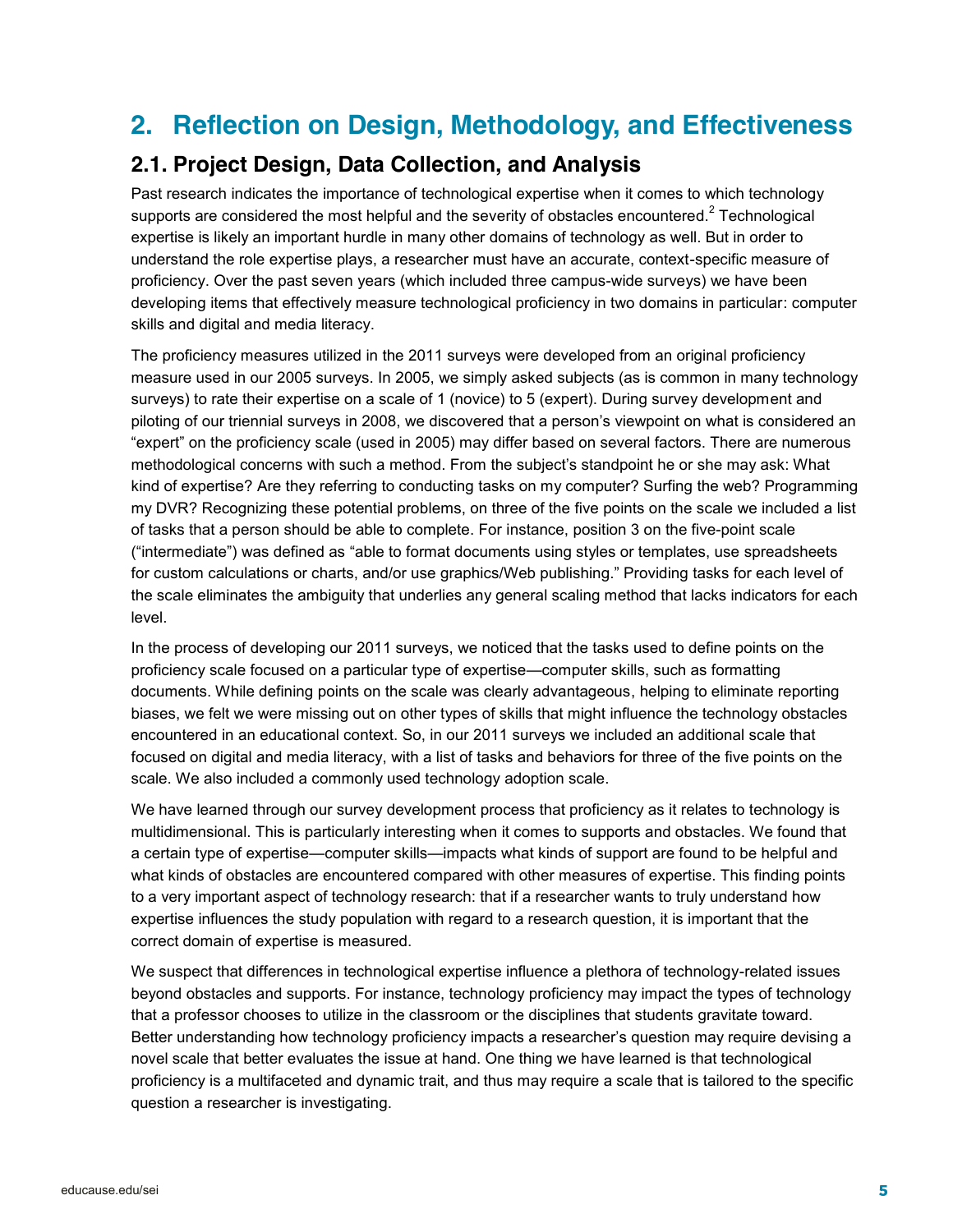## **2.2. Effectiveness and Influence on Campus Practices**

The main lessons we have learned in working on this survey project over the years is that it takes time to build a culture that incorporates data into technology and support decisions. Bringing in stakeholders from the beginning is also important for influencing how results are used. The 2011 survey built on those that came before—the changes we are seeing on campus are the effect of similar findings emerging over the years and starting to influence practice. Educational technology is an area where it is challenging to know how to target initiatives to reach beyond traditional early adopters to the rest of the community, and so gathering data that show the support needs and areas of challenge for non-early adopters is important. These data allow evidence, rather than anecdote, to influence how technology and support decisions are made.

One of our goals for the future is to streamline the survey process, perhaps by breaking the survey into sections that take less time to develop and analyze. Minimizing the gap between collection and release of data would help us have greater influence on campus practices. We are also continuing to work to tie the survey into the ongoing strategic goals of the IT organization and the university, so that data are directly tied to current needs.

# **3. Supporting Materials**

### **Appendix 1: Excerpts from the Student Survey**

#### (a) **Technological expertise**

On a scale of 1 to 5, how would you rate your current technological expertise?

For the purposes of this survey, we're primarily concerned with your computer and web-based skills. We've defined three points on the scale as follows. These tasks represent some of the things a person at each level might do.

*Beginner (characterized as 1 and 2 on scale):* Able to use a mouse and keyboard, create a simple document, send and receive e-mail, and/or access web pages

*Intermediate (characterized as 3 on scale):* Able to format documents using styles or templates, use spreadsheets for custom calculations and charts, and/or use graphics/web publishing

*Expert (characterized as 4 and 5 on scale):* Able to use macros in programs to speed tasks, configure operating system features, create a program using a programming language, and/or develop a database.

| Beginner | Intermediate |     | Expert |
|----------|--------------|-----|--------|
| (1)      | (3)          | (4) | (5)    |
|          |              |     |        |

#### (b) **Digital and media literacy**

On a scale of 1 to 5, how would you rate your current digital and media literacy?

For the purposes of this survey, we're primarily concerned with the types of activities you engage in online. We've defined three points on the scale as follows. These activities represent some of the things a person at each level might do.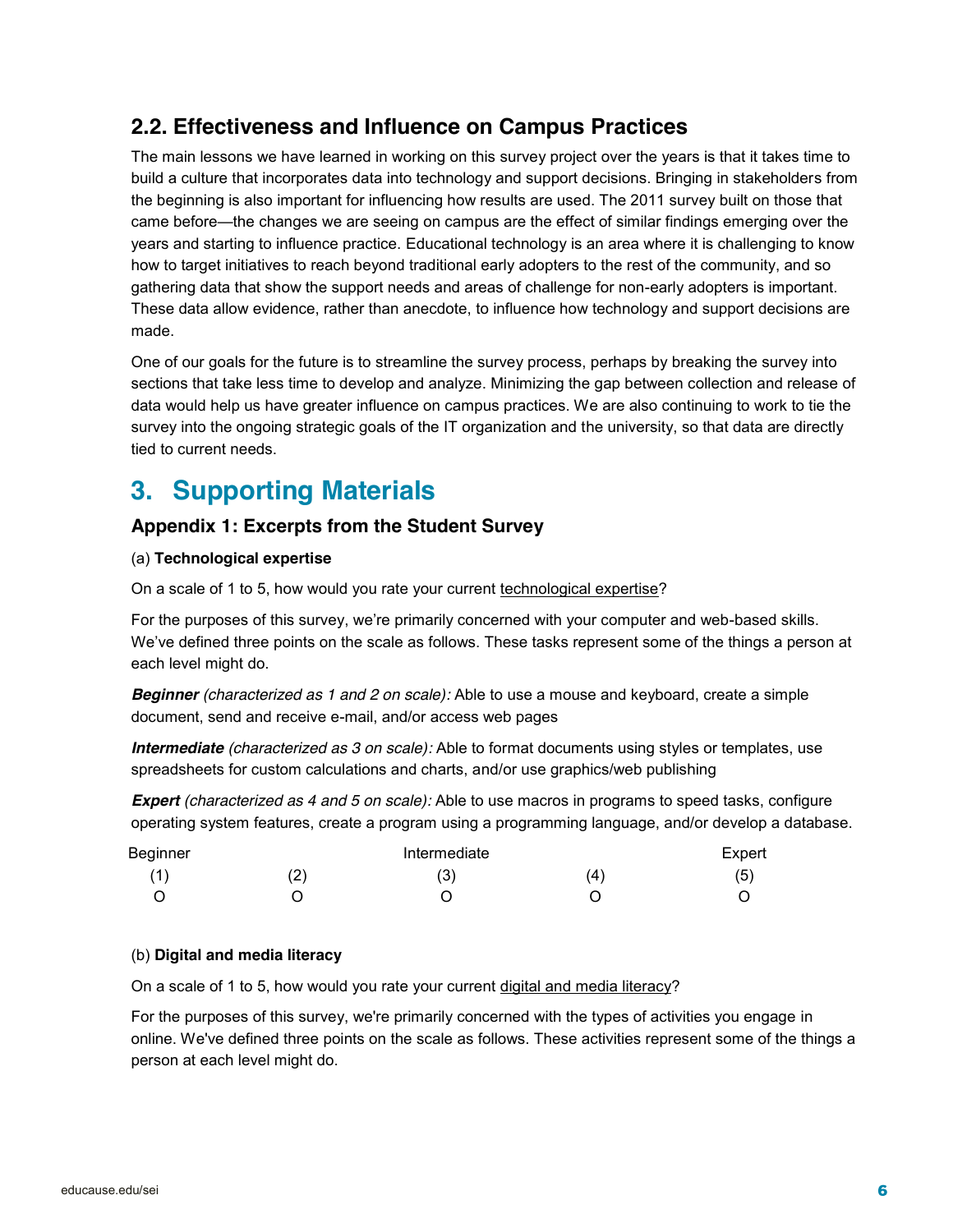*Consumer (characterized as 1 and 2 on scale):* Find and read articles and/or blogs online; purchase items online and/or view quality ratings of products or services; find and view videos or photos.

*Producer (characterized as 3 on scale):* Contribute to a blog or forum conversation; search and contribute reviews for products or services; upload and tag photos or video for sharing online.

*Activist (characterized as 4 and 5 on scale):* Create or maintain a website, wiki, blog, or discussion forum for people with shared interests or concerns; produce and edit videos and audio for presentation online; use digital or online means to mobilize efforts in the public interest.

| Consumer |     | Producer          |                      | Activist |
|----------|-----|-------------------|----------------------|----------|
| (1)      | (2) | $\mathbf{2}$<br>U | $\mathbf{A}^{\cdot}$ | (5)      |
|          |     |                   |                      |          |

#### (c) **Adoption**

When a new technology (hardware, software, or web application) becomes available, how quickly do you tend to adopt it?

- **I** never adopt it
- After most of my colleagues
- When it becomes mainstream
- **Before most of my colleagues**
- I'm one of the first to try it

#### **Appendix 2: Findings**

All proficiency measures were highly correlated (*p*<.001). Computer expertise and technological adoption had the highest bivariate correlation coefficient (Pearson's  $r = .423$ ;  $N = 1,787$ ;  $p < .001$ ) followed by computer expertise and digital and media literacy (Pearson's *r* = .400; *N* = 1,793; *p*<.001).

**Table 1. Correlation of Proficiency Measures**

|                                          |                      | <b>Correlation</b>         |                                      |                                         |  |  |  |  |
|------------------------------------------|----------------------|----------------------------|--------------------------------------|-----------------------------------------|--|--|--|--|
| <b>Measure</b>                           |                      | Computer<br><b>Skills</b>  | <b>Digital and Media</b><br>Literacy | <b>Technological</b><br><b>Adoption</b> |  |  |  |  |
| <b>Technological</b><br><b>Expertise</b> | Pearson<br>Sig.<br>N | 1801                       |                                      |                                         |  |  |  |  |
| <b>Digital and Media</b><br>Literacy     | Pearson<br>Sig.<br>N | $.400*$<br>< 0.01<br>1793  | 1799                                 |                                         |  |  |  |  |
| <b>Technological</b><br><b>Adoption</b>  | Pearson<br>Sig.<br>N | $.423*$<br>< 0.001<br>1787 | $.384*$<br>< 001<br>1786             | 1793                                    |  |  |  |  |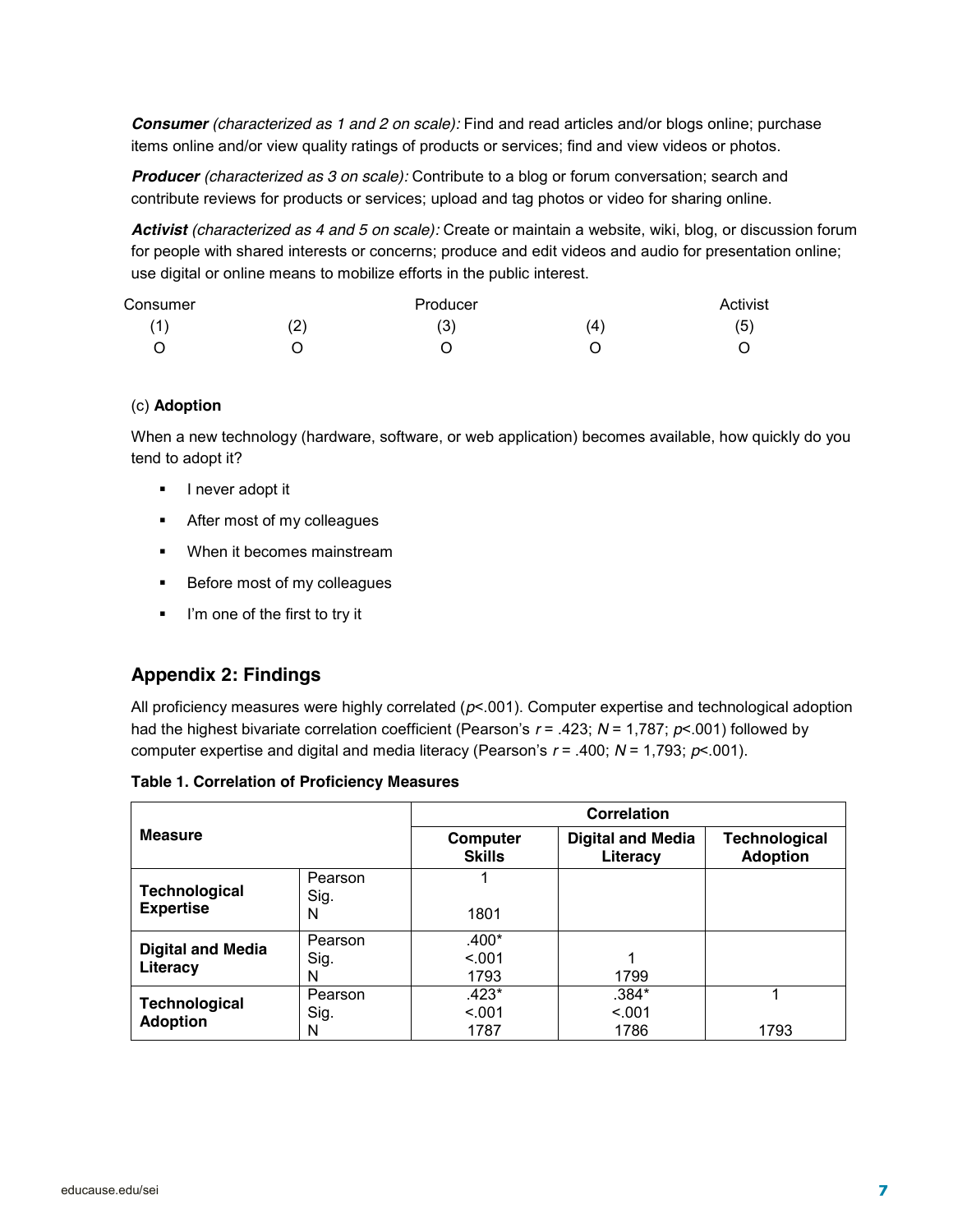|                                                                              | <b>Computer Skills</b> |           |              |     |          |     |         |
|------------------------------------------------------------------------------|------------------------|-----------|--------------|-----|----------|-----|---------|
| <b>Obstacle, Faculty</b>                                                     | Beginner               |           | Intermediate |     | Advanced |     |         |
|                                                                              | Mean                   | <b>SD</b> | Mean         | SD  | Mean     | SD  | p-value |
| Lack of knowledge about teaching<br>technologies available for use at the UW | 2.10                   | .64       | 1.94         | .68 | 1.66     | .64 | .000    |
| Lack of knowledge about where to go to<br>learn the technology               | 2.04                   | .67       | 1.83         | .70 | 1.55     | .64 | .000    |
| Lack of time to learn how to use the<br>technology                           | 2.67                   | .60       | 2.51         | .64 | 2.30     | .77 | .000    |
| Lack of knowledge about how to use the<br>technology to achieve my goals     | 244                    | .67       | 2.12         | .69 | 1.68     | .68 | .000    |
| Lack of time to maintain or monitor<br>technology once implemented           | 2.37                   | .77       | 2.16         | .74 | 1.99     | .75 | .000    |
| Lack of timely technical support                                             | 2.00                   | .78       | 1.83         | .74 | 1.70     | .73 | .004    |
| Lack of personal motivation                                                  | 1.85                   | .74       | 1.48         | .60 | 1.44     | .61 | .000    |
| Concern about a technical problem<br>affecting my teaching                   | 1.91                   | .80       | 1.58         | .70 | 1.44     | .68 | .000.   |
| Poorly functioning or inadequate<br>technology in my teaching environment    | 2.08                   | .85       | 1.91         | .81 | 1.79     | .81 | .014    |
| Lack of incentives to use technology in<br>teaching                          | 1.77                   | .71       | 1.56         | .71 | 1.53     | .72 | .010    |

### **Table 2. Obstacles by Computer Skills, Faculty**

### **Table 3. Obstacles by Technological Expertise, Students**

|                                                                          | <b>Computer Skills</b> |           |              |           |          |           |         |
|--------------------------------------------------------------------------|------------------------|-----------|--------------|-----------|----------|-----------|---------|
| <b>Obstacle, Students</b>                                                | <b>Beginner</b>        |           | Intermediate |           | Advanced |           | p-value |
|                                                                          | Mean                   | <b>SD</b> | Mean         | <b>SD</b> | Mean     | <b>SD</b> |         |
| Lack of adequate training on technology<br>required for coursework       | 1.84                   | .72       | 1.63         | .63       | 1.49     | .60       | .000    |
| Lack of knowledge about where to go to<br>learn the technology           | 1.82                   | .69       | 1.56         | .64       | 1.43     | .62       | .000    |
| Lack of time to learn how to use the<br>technology                       | 1.88                   | .76       | 1.86         | .77       | 1.71     | .76       | .024    |
| Lack of personal motivation                                              | 1.69                   | .72       | 1.59         | .65       | 1.47     | .64       | .004    |
| Concern about a technical problem<br>affecting my grade                  | 1.70                   | .76       | 1.57         | .68       | 1.48     | .67       | .015    |
| Lack of ability to access software or<br>equipment when I need it        | 1.54                   | .69       | 1.53         | .66       | 1.42     | .66       | .033    |
| Lack of ability to access online tools for<br>class from my home or dorm | 1.56                   | .72       | 1.50         | .67       | 1.35     | .58       | .005    |